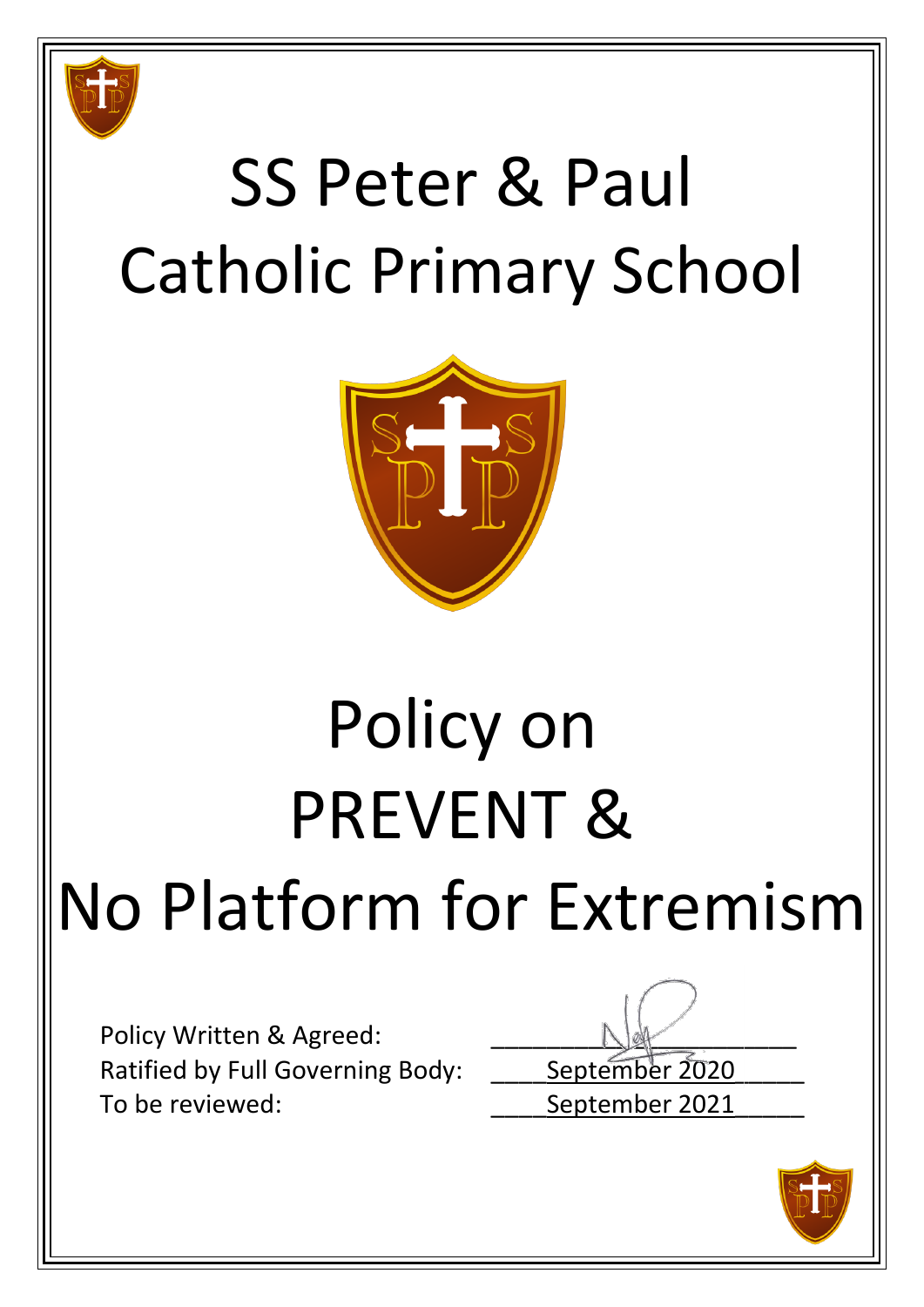## **SS Peter & Paul Whole School Policy on PREVENT & No Platform for Extremism**

This PREVENT & No Platform for Extremism policy:-

- follows DfE guidance;
- follows Birmingham Local Authority guidance;
- reflects the consensus of opinion of the whole staff;
- was discussed, written and agreed by the whole staff;
- has been approved by the Governing body.

The implementation and ownership of this policy is the responsibility of the whole staff.

The overall accountability and effectiveness of the policy will be the responsibility of the Head Teacher and Senior Leadership Team.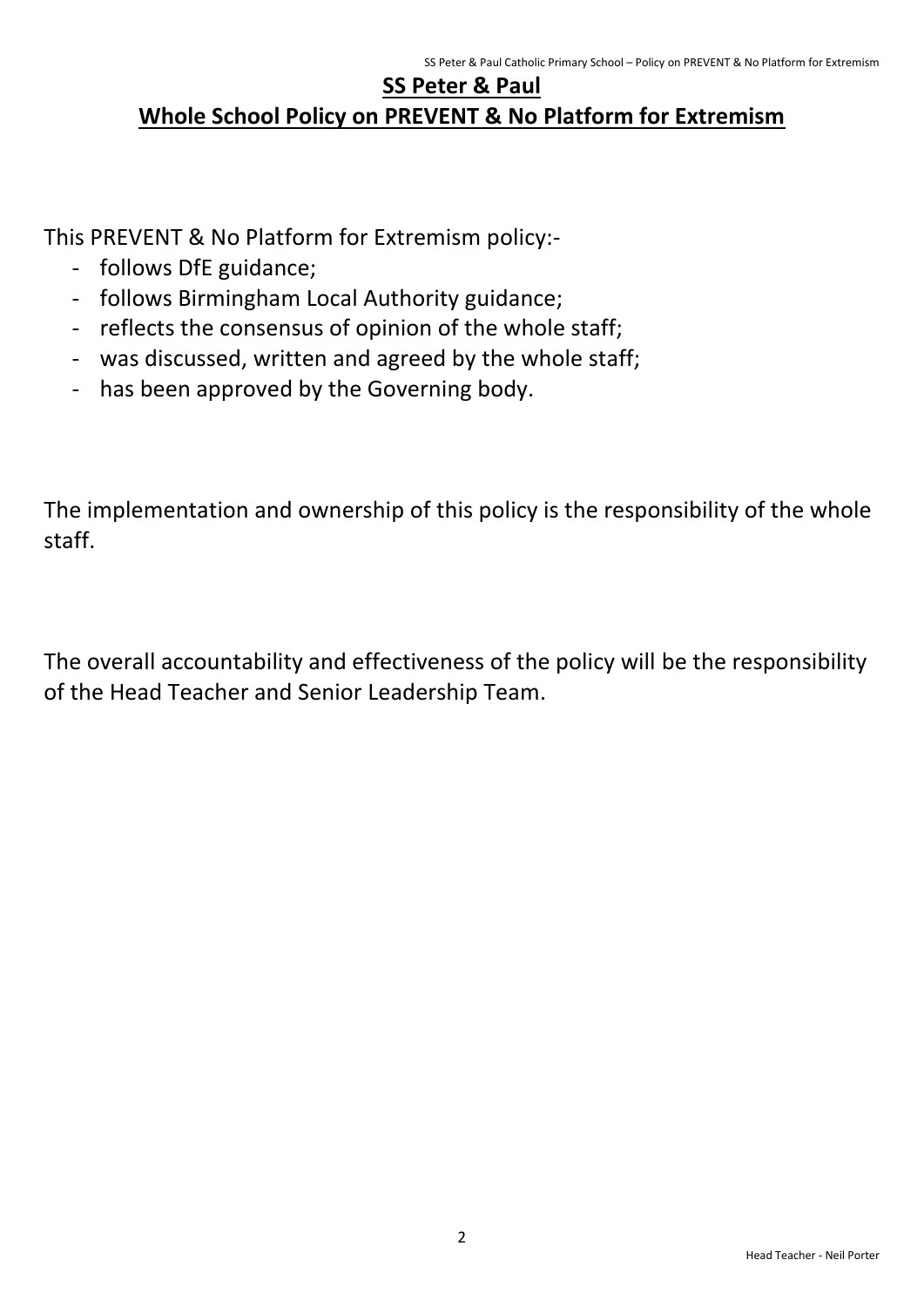At SS Peter & Paul Catholic Primary School we take a professional approach to safeguarding and extremism prevention.

As a Catholic school we regard every individual as unique and special in God's family. This policy is designed to support every member of our school, taking into account their unique and special nature as part of God's family.

## **INTRODUCTION**

The threat to the UK from international terrorism and extremism is substantial. The terrorist threats that we now face are more diverse than ever before, dispersed across a wider geographical area and often in countries without effective governance. We therefore face an unpredictable situation.

Dealing with violent extremism is nothing new. Throughout history there have been groups prepared to use violence to achieve their aims. A small minority of these seek to radicalise young people with an ideology which justifies the use of violence through a distorted interpretation of a set of values (often associated with a religion).

In line with guidance from the Department for Education (DfE), SS Peter & Paul Catholic Primary School has a zero tolerance acceptance of extremist behaviour and ensures that our care, guidance and curriculum empower young people to reject violent or extremist behaviour.

Whilst it remains very rare for school age children to become involved in extremist activity, young people can be exposed to extremist influences or prejudiced views, including via the internet, from an early age. Early intervention and prevention of exposure are preferable ways of tackling extremism.

## **DEFINITION**

Extremism can be defined as "holding of extreme opinions: the holding of extreme political or religious views or the taking of extreme actions on the basis of those views".

## **STRATEGIES FOR PREVENTING EXTREMISM**

The Office for Security & Counter Terrorism works to counter the threat from terrorism and their work is detailed in the counter terrorism strategy CONTEST. This strategy is based on four areas of work:

## **Pursue**

To stop terrorist attacks

## **Prevent**

To stop people becoming terrorists or supporting terrorism

#### **Protect**

To strengthen our protection against a terrorist attack

#### **Prepare**

To mitigate the impact of a terrorist attack

Our role, as a school, is outlined more specifically in the DfE document 'Learning together to be safe: A toolkit to help schools contribute to the prevention of violent extremism.'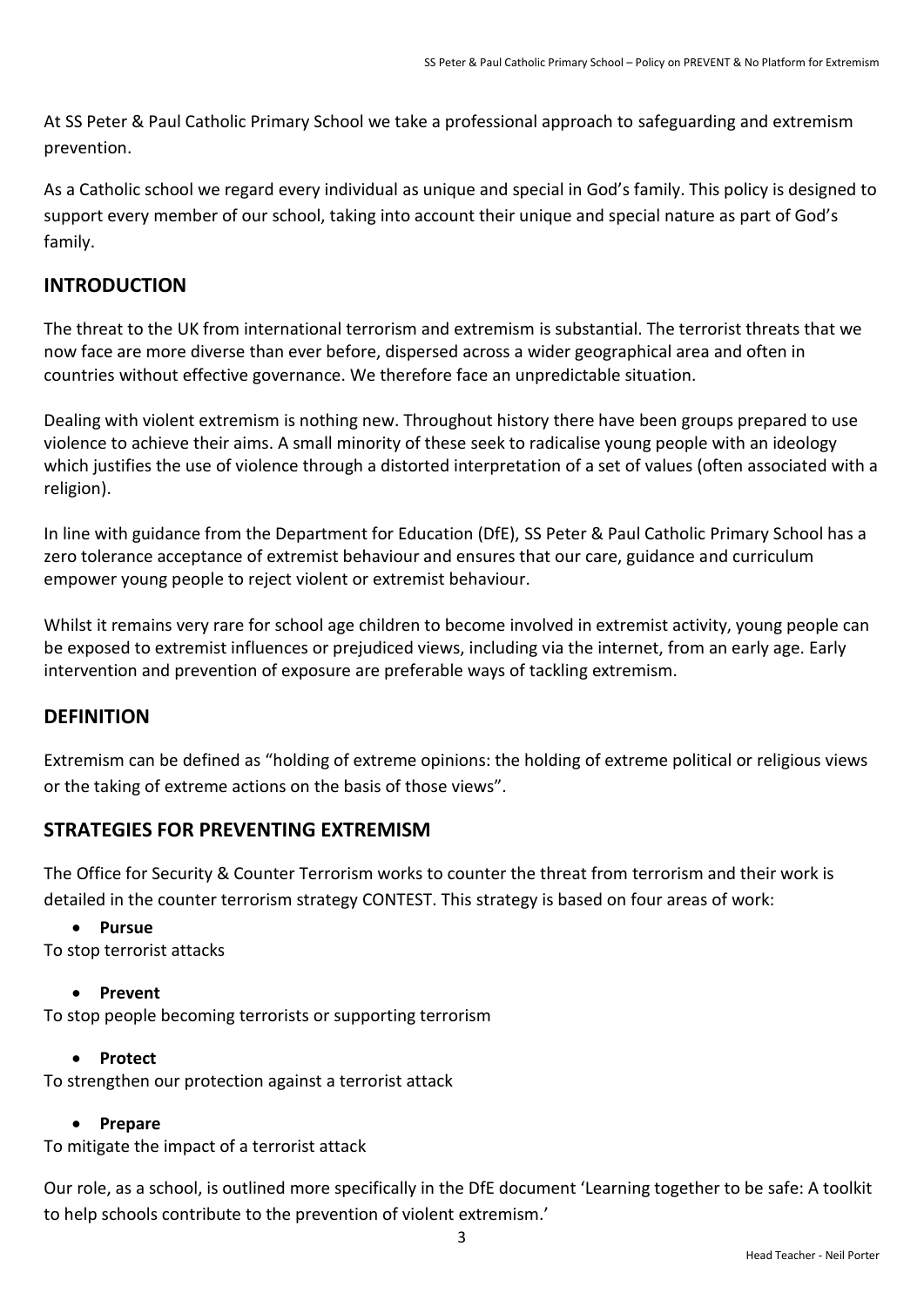## **AIMS**

At SS Peter & Paul Catholic Primary School we follow the principles outlined in the DCSF toolkit which seeks to:

- **Raise awareness** amongst staff within school of the threat from violent extremist groups and the risks for young people.
- Provide **information** about what can cause violent extremism, about preventative actions taking place locally and nationally and where we can get additional information and advice.
- Help schools understand the **positive contribution** they can make to empower young people to create communities that are more resilient to extremism and **protecting the wellbeing** of particular pupils or groups who may be vulnerable to being drawn into violent extremist activity.
- Provide advice on **managing risks** and responding to incidents locally, nationally or internationally that might have an impact on the school community.

The school will use these principles to guide our work in all areas including building on our work in:

- Promoting pupil wellbeing, equalities and community cohesion
- Building the resilience of the school, working with partners, to prevent pupils becoming the victims or causes of harm
- Working with other agencies and parents to build community networks of support for the school

The toolkit forms the body of this policy and is available to download from:

**[www.communitycohesionncc.org.uk/docs/280.pdf](http://www.communitycohesionncc.org.uk/docs/280.pdf)**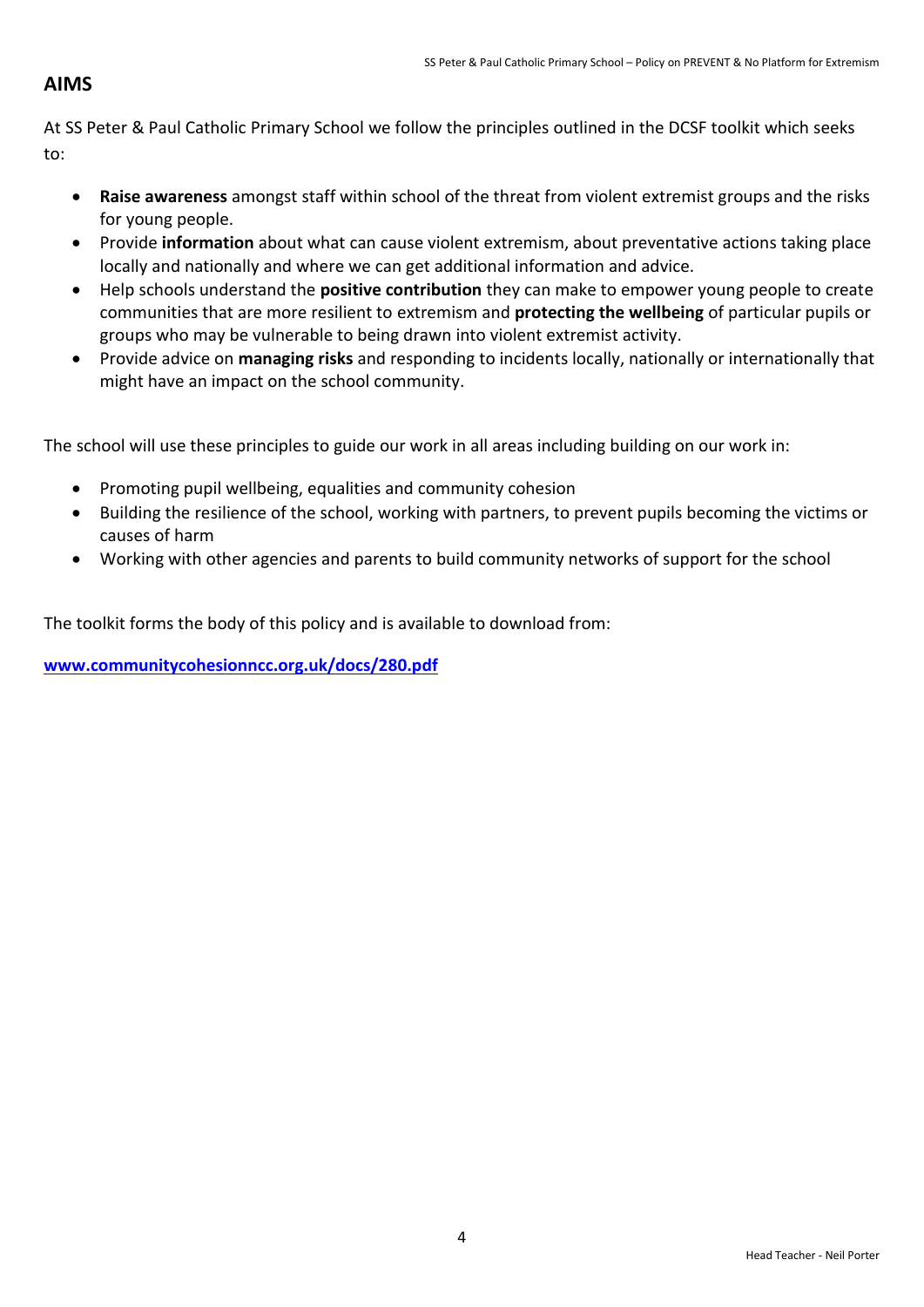## **NO PLATFORM FOR EXTREMISM**

## **Responding to speakers promoting messages of hatred and intolerance**

#### **1. Introduction**

This "No Platform Policy" aims to ensure that SS Peter & Paul Catholic Primary School balances the right of freedom of speech against the potential use of its facilities for the promotion of extremist ideological, religious or political beliefs. In this context beliefs are considered to be extremist if they include the expression of racist or fascist views; if they incite hatred based on religious interpretation, ideology or belief; or if they promote discrimination on the grounds of political opinion, age, colour, disability, ethnic or national origin, gender, marital status, race, religion or sexual orientation.

This model policy is based on the **No Platform Policy of Birmingham City Council**, which will be found at [www.lscbbirmingham.org.uk/index.php/policies-and-procedures-pro](http://www.lscbbirmingham.org.uk/index.php/policies-and-procedures-pro) This provides further information and, in particular, Appendix 1 has guidelines on conducting research into the background of potential speakers.

#### **2. Definitions**

"Extremism" is defined by the Government in the Prevent Strategy as:

"Vocal or active opposition to fundamental British values, including democracy, the rule of law, individual liberty and mutual respect and tolerance of different faiths and beliefs. We also include in our definition of extremism calls for the death of members of our armed forces, whether in this country or overseas."

Not every part of this definition has to be satisfied for a particular individual or organisation to be regarded as extremist."

The Equality Act 2010 prohibits discrimination, harassment or victimisation on the basis of the "protected characteristics". These are:

- Age;
- Disability;
- Gender reassignment;
- Marriage and civil partnership;
- Pregnancy and maternity:
- Race;
- Religion or belief;
- Sex: and
- Sexual orientation.

The Terrorism Act 2000 establishes a list of "proscribed organisations". These are organisations that the Home Secretary believes are concerned in terrorism. It is an offence to belong to a proscribed organisation or to invite support for a proscribed organisation. This includes arranging, managing or addressing a meeting that is intended to support the activities of a proscribed organisation

A list of proscribed organisations and full details of the proscription offences can be found at [https://www.gov.uk/government/uploads/system/uploads/attachment\\_data/file/322142/20140620-](https://www.gov.uk/government/uploads/system/uploads/attachment_data/file/322142/20140620-List_of_Proscribed_organisations_WEBSITE.pdf) List of Proscribed organisations WEBSITE.pdf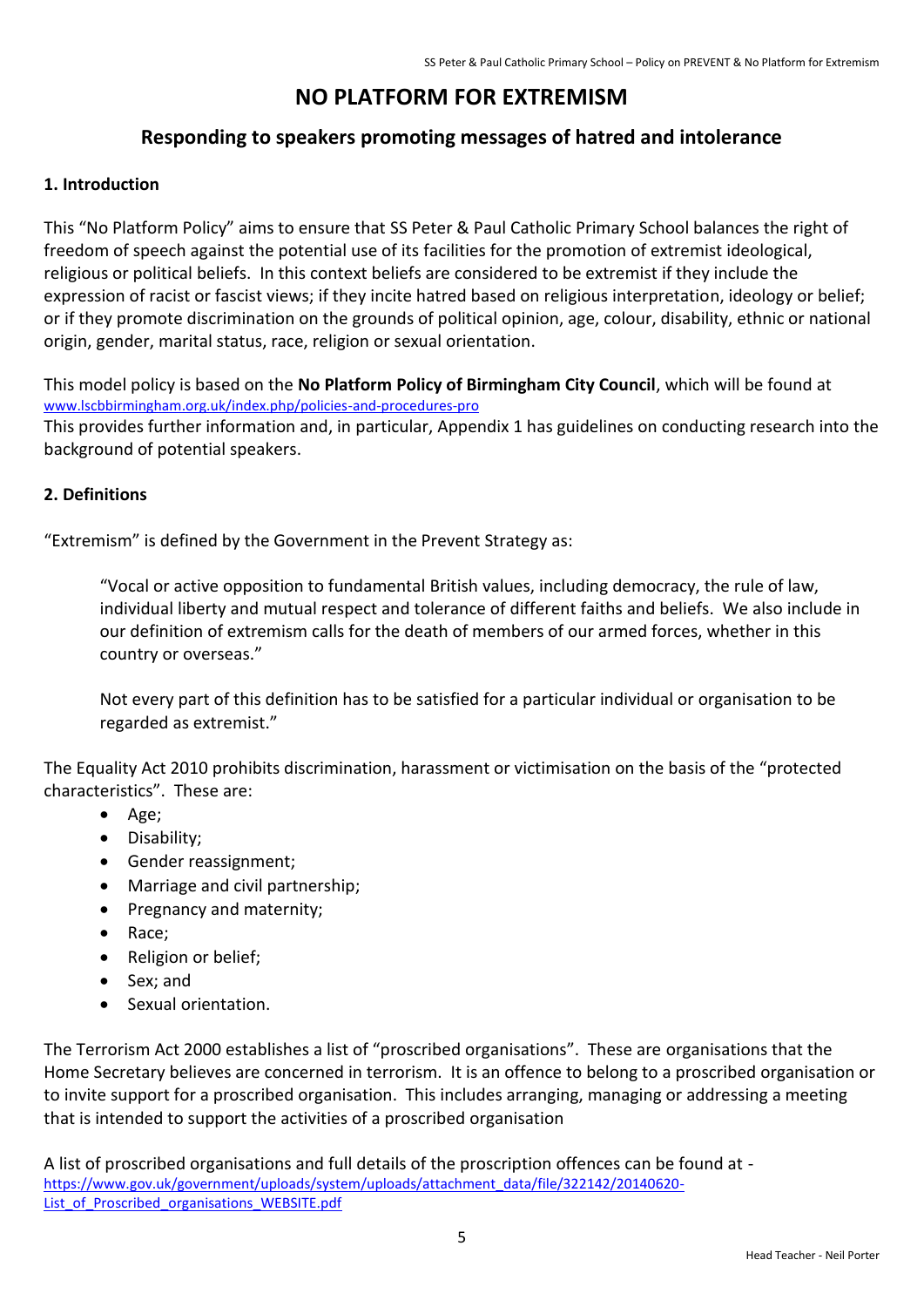### **3. Principles**

The Principles on which this policy is based are -

- No person may use the facilities of SS Peter & Paul Catholic Primary School to express or promote extremist ideological, religious or political views.
- No person may use the facilities of SS Peter & Paul Catholic Primary School to express or promote discriminatory views in relation to the protected characteristics listed in the Equality Act 2010.
- SS Peter & Paul Catholic Primary School will not allow the use of its facilities by any group or organisation that is proscribed by HM Government.

### **4. Electronic Communication**

SS Peter & Paul Catholic Primary School will not allow the use of the school website, IT facilities or information management processes to:

- Promote discriminatory views in relation to the protected characteristics listed in the Equality Act 2010;
- Promote or glorify terrorism; or
- Promote extreme ideological, religious or political beliefs.

The school has a right to exercise control over all activities on its IT facilities, including electronic communications associated with the name of the school and use of school equipment to access external resources. This includes the right to monitor the use of school resources.

### **5. Written and Printed Communication**

SS Peter & Paul Catholic Primary School has the right to exercise control over the content of any written or printed material that identifies itself as associated with the school. It will not allow the use of its facilities in the production of such material, or permit the use of its name, or of any identifying marks relating to the school, in such material, if that material appears to

- Promote discriminatory views in relation to the protected characteristics listed in the Equality Act 2010;
- Promote or glorify terrorism; or
- Promote extreme ideological, religious or political beliefs.

## **6. Use of Buildings, Facilities and Property**

In deciding whether to allow any group or organisation to make use of its buildings, facilities and property SS Peter & Paul Catholic Primary School will take into account the views, policies and objectives of that group or organisation and may refuse on the grounds that these are incompatible with the policies and objectives of the school. In particular, access will be refused if it appears likely that the proposed activity would promote extremist ideological, political or religious beliefs.

#### **7. Accountability**

The statutory body of the school (Governing Board) has ultimate responsibility for this policy. The implementation of the policy is the responsibility of the Head Teacher.

SS Peter & Paul Catholic Primary School will use the **No Platform Policy of Birmingham City Council** for guidance on conducting research into the background of potential speakers, consulting other schools, other organisations, using search engines, assessing the reliability of information found, identifying risks to community cohesion etc.